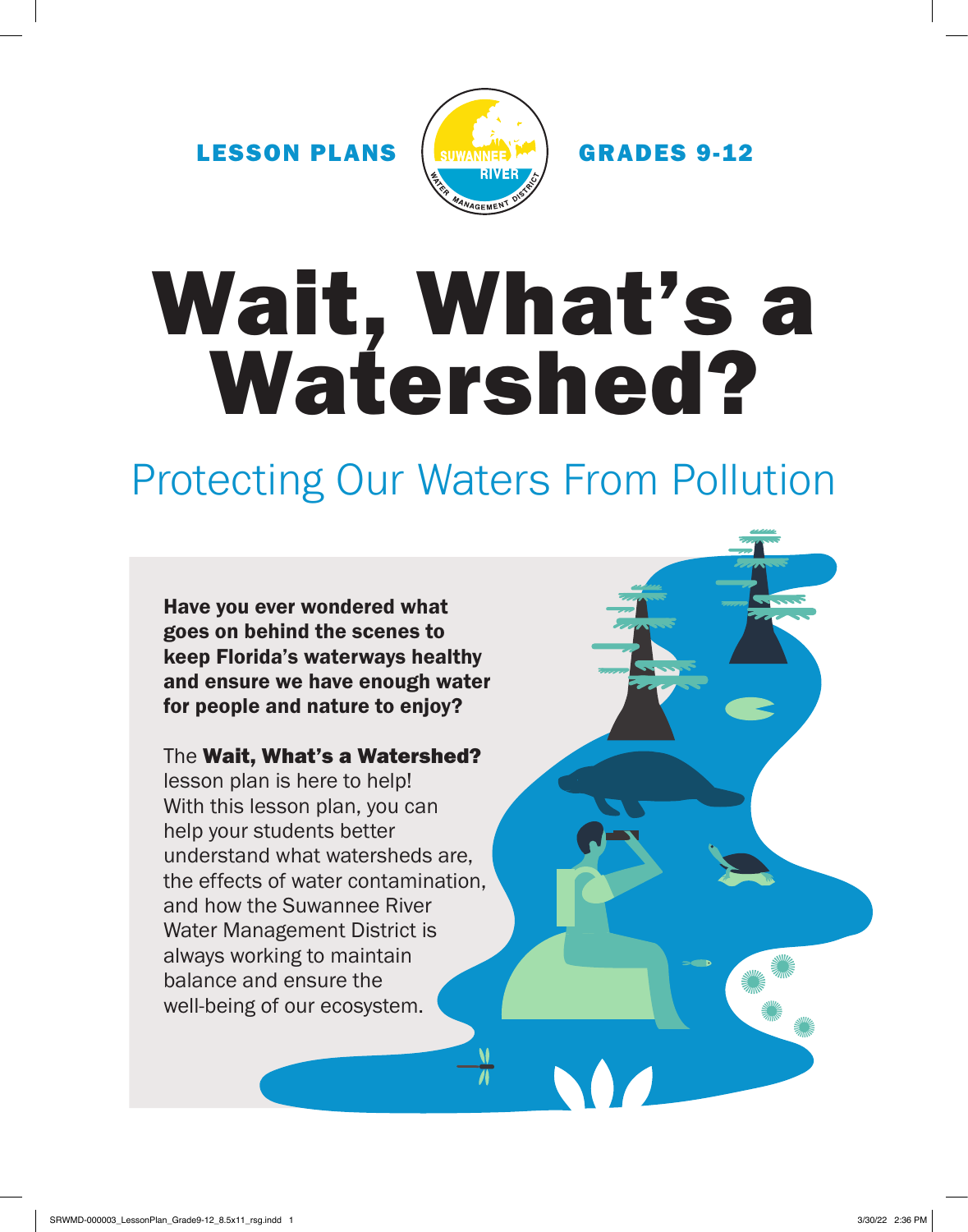| Key Ideas /<br>$\mathbf{1}$<br><b>Purpose</b>    | $\bullet$<br>affect the health of a watershed.<br>$\bullet$                                                                                                                                                                                                                                                                                                                                                                                                                               | Students will learn about the function of a watershed and how human actions<br>Students will learn about the different kinds of water pollution and how experts<br>are working to reduce the amount of pollutants going into our waterways. |
|--------------------------------------------------|-------------------------------------------------------------------------------------------------------------------------------------------------------------------------------------------------------------------------------------------------------------------------------------------------------------------------------------------------------------------------------------------------------------------------------------------------------------------------------------------|---------------------------------------------------------------------------------------------------------------------------------------------------------------------------------------------------------------------------------------------|
| <b>Objectives</b><br>$\overline{\mathbf{2}}$     | Students will explain the function of a watershed<br>$\bullet$<br>and be able to describe ways that a water body<br>can be contaminated. Water quality factors can<br>impact the health of an entire ecosystem.<br><b>Using real-world applications</b><br>and hands-on activities, students<br>will learn how to prevent water<br>contamination and discuss human<br>impacts on our environment.<br>Students will learn how to reduce<br>$\bullet$<br>harmful impacts on surface waters. |                                                                                                                                                                                                                                             |
| <b>Vocabulary</b><br>3<br><b>ENGA MANAGEMENT</b> | contamination<br>1.<br>2.<br>drainage divide<br>3.<br>erosion<br>evaporation<br>4.<br>5.<br>evapotranspiration<br>fertilizer<br>6.<br>7.<br>hydrograph<br>hydrological unit codes<br>8.<br>infiltration<br>9.<br>10. nitrates<br>11. nutrients<br>12. pesticide                                                                                                                                                                                                                           | 13. pH (acidity)<br>14. phosphates<br>15. pollution<br>16. precipitation<br>17. runoff<br>18. sediments<br>19. topography<br>20. transpiration<br>21. waste<br>22. water quality<br>23. watershed<br>24. wetland                            |

**LESSON PLAN** | GRADES 9-12 **2 2**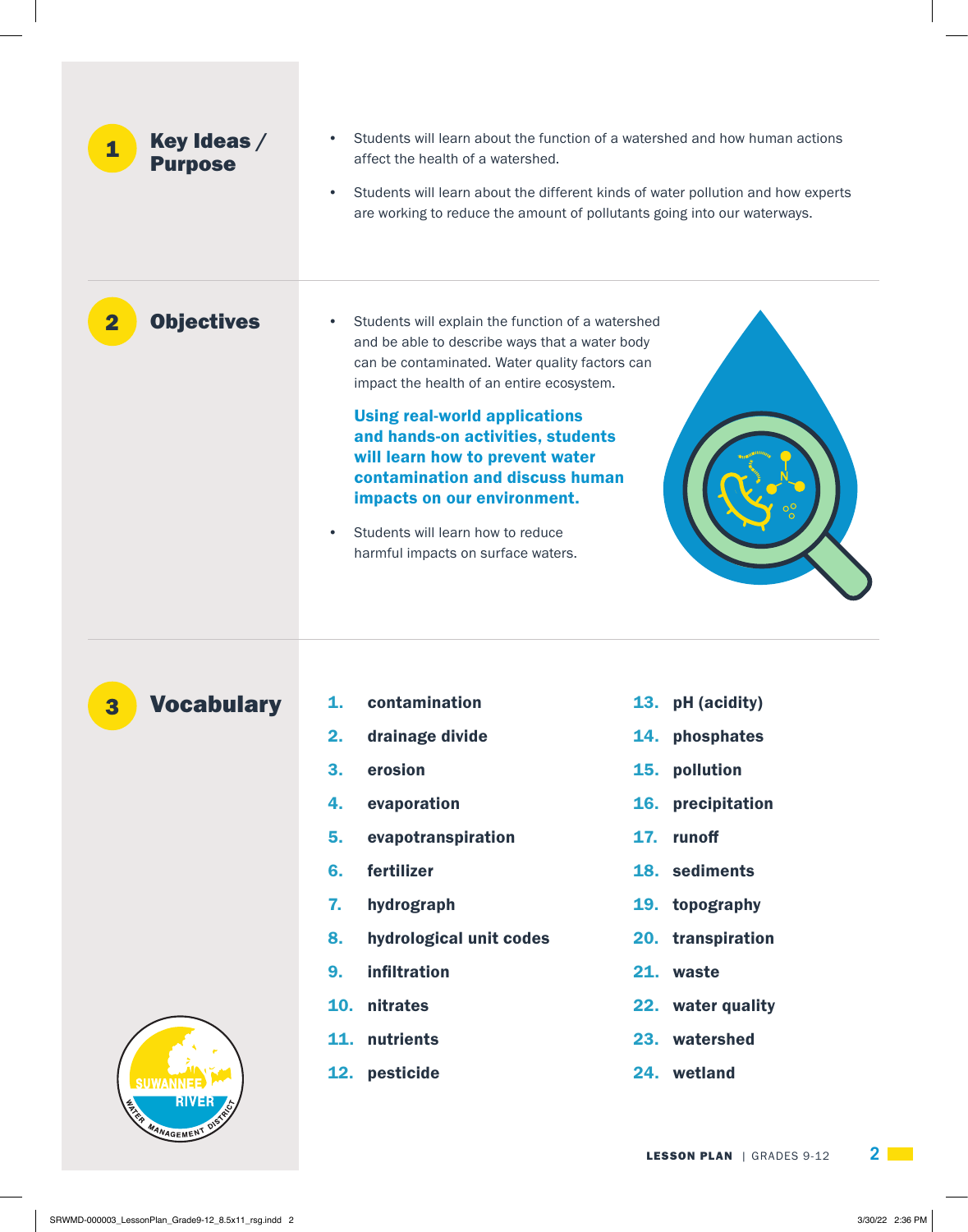| 4<br><b>Engage</b>              | Use these questions for either a bell-ringer or a Think-Pair-Share:<br>How does water get to your home?<br>$\bullet$<br>How does a river or lake become polluted?<br>$\bullet$<br>What is pollution?<br>٠<br>What are some types of pollution?<br>$\bullet$<br>When you hear the words "water pollution,"<br>$\bullet$<br>describe what your mind sees:<br>what colors, what objects, what motions?<br>Is pollution something you can always see, smell, or touch?<br>$\bullet$<br>How does pollution affect our ecosystems?<br>$\bullet$                                                                                                                                                                                                                                                                                                                                                                                                                                                                                                                                           |
|---------------------------------|-------------------------------------------------------------------------------------------------------------------------------------------------------------------------------------------------------------------------------------------------------------------------------------------------------------------------------------------------------------------------------------------------------------------------------------------------------------------------------------------------------------------------------------------------------------------------------------------------------------------------------------------------------------------------------------------------------------------------------------------------------------------------------------------------------------------------------------------------------------------------------------------------------------------------------------------------------------------------------------------------------------------------------------------------------------------------------------|
| Explore/<br>5<br><b>Explain</b> | Have students take the "Pre-test of Florida Watersheds" prior to watching the<br>><br>"Watersheds" video.<br>Have students watch the "Watersheds" video (https://youtu.be/LJ63xGJY4pM)<br>><br>and complete the "Student Video (Florida Watersheds) Questions Worksheet" as<br>they watch. Reference the Answer Key for guided notes and discussion points.<br>Distribute the "Water Pollution Student Vocabulary Worksheet" and have<br>⋗<br>students complete the "What you already know about this word" column for<br>each vocabulary word.<br>Have students watch the video "Water Pollution: The Dirty Details"<br>⋗<br>(https://youtu.be/7vTIRGfvT4o) and instruct students to write down what they<br>hear and learn about the vocabulary words in the "What new things/ideas you<br>found out about this word" column. Students should write in their own words<br>as this will help them learn how to uses these words. Warn them that the<br>video goes fast, so they need to pay close attention. Pause the video every<br>few minutes to allow students time to write. |
| MANAGEMENT                      | <b>The "Water Pollution: The Dirty</b><br><b>Heads-up!</b><br>Details" video goes fast, so pause<br>the video every few minutes to<br>allow students time to write and<br>pay close attention.                                                                                                                                                                                                                                                                                                                                                                                                                                                                                                                                                                                                                                                                                                                                                                                                                                                                                      |

**LESSON PLAN** | GRADES 9-12 **3**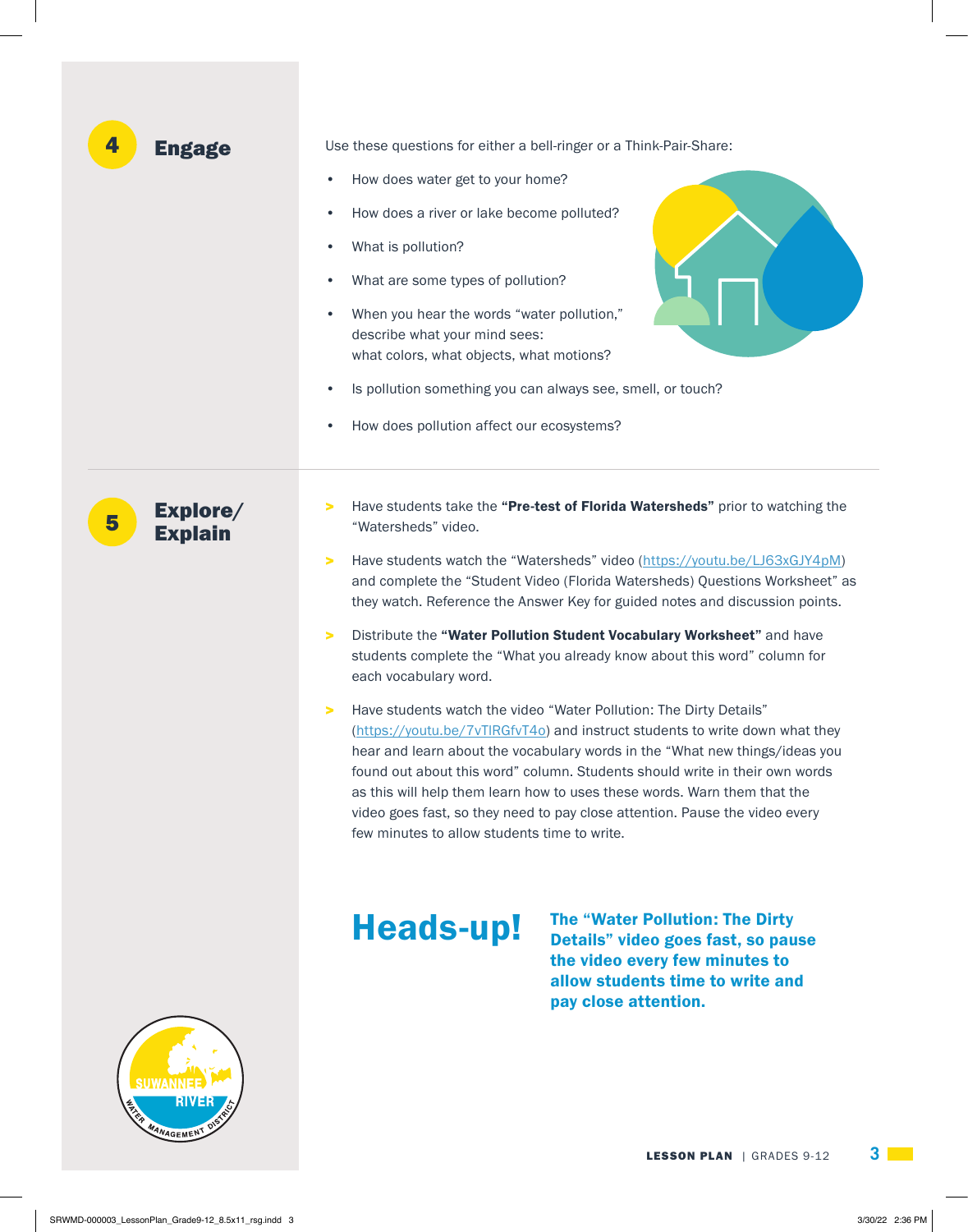| <b>Extend</b><br>6          | See the Activity Guide "Create Your Own Watershed" for directions. Students<br>⋗<br>will test their model with a spray bottle filled with water.<br>Perform a "Student Water Quality Lab Experiment" using a testing kit for pH,<br>⋗<br>nitrates, and phosphates, like the example found here.<br>See attached teacher page / answer key for the "Water Pollution Student"<br>⋗<br>Vocabulary Worksheet." After viewing the video, discuss what the students<br>found out about each word. It is important to clarify and specify the meaning of<br>the word in the context of the video.                                        |  |
|-----------------------------|-----------------------------------------------------------------------------------------------------------------------------------------------------------------------------------------------------------------------------------------------------------------------------------------------------------------------------------------------------------------------------------------------------------------------------------------------------------------------------------------------------------------------------------------------------------------------------------------------------------------------------------|--|
| 7<br><b>Evaluate</b>        | Students will take the post-test (same as pre-test) after watching the video<br>٠<br>and completing the activity.<br>Instruct students to choose three or four of the vocabulary words and<br>$\bullet$<br>write down all the new things they learned about the word on a separate<br>piece of paper.                                                                                                                                                                                                                                                                                                                             |  |
| <b>Extensions</b><br>8      | Learn more about water quality by watching videos created by the<br>St. Johns Riverkeeper here.<br><b>Learn more about what the Suwannee River Water</b><br><b>Management District is doing to keep our rivers and</b><br>springs clean.<br>Visit the Suwannee River Water Management District website here.<br>٠<br>Read our Water Quality 101 page here.<br>$\blacklozenge$ Learn more about what a spring is, how we're protecting them,<br>and how you can enjoy them here.<br>Watch our "Who We Are" video here.<br>٠<br>Watch our "My Home, My Springs" video here.<br>٠<br>Explore an interactive watershed map here.<br>٠ |  |
| <b>MATRIC</b><br>MANAGEMENT | <b>LESSON PLAN</b>   GRADES 9-12                                                                                                                                                                                                                                                                                                                                                                                                                                                                                                                                                                                                  |  |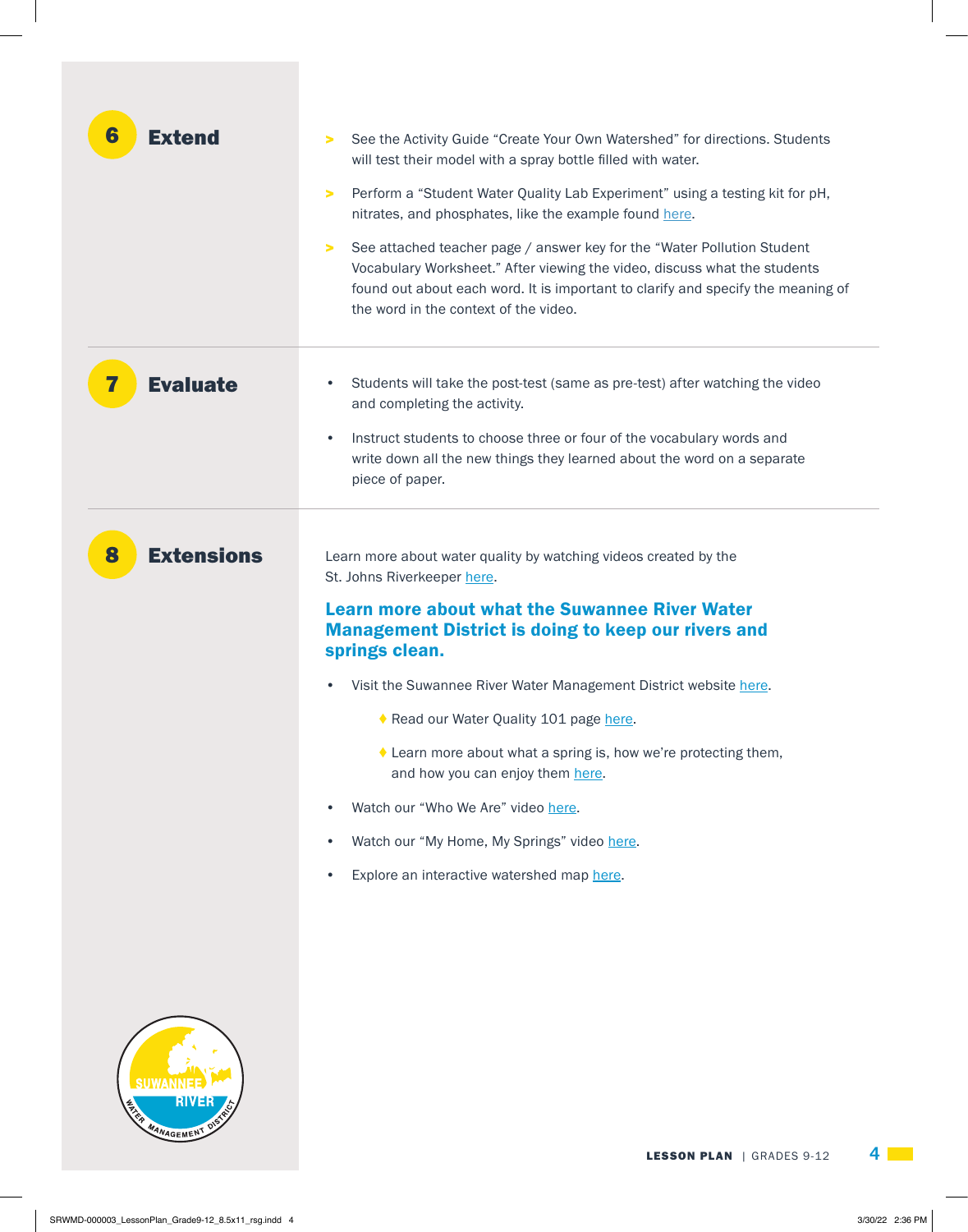#### SUNSHINE STATE STANDARDS 9

### SC.912.L.17.2

Explain the general distribution of life in aquatic systems as a function of chemistry, geography, light, depth, salinity and temperature.

## SC.912.L.17.11

Evaluate the costs and benefits of renewable and nonrenewable resources, such as water, energy, fossil fuels, wildlife and forests.

## SC.912.L.17.12

Discuss the political, social and environmental consequences of sustainable use of land.

## SC.912.L.17.16

Discuss the large-scale environmental impacts resulting from human activity, including waste spills, oil spills, runoff, greenhouse gases, ozone depletion, and surface and groundwater pollution.

## SC.912.L.17.17

Assess the effectiveness of innovative methods of protecting the environment.

## SC.912.L.17.18

Describe how human population size and resource use relate to environmental quality.

## SC.912.L.17.20

Predict the impact of individuals on environmental systems and examine how human lifestyles affect sustainability.

## SC.912.N.1.1

Define a problem based on a specific body of knowledge, for example: biology, chemistry, physics, and earth/space science.

## LA.910.1.6.1

The students will use new vocabulary that is introduced and taught directly.

# LA.910.5.2.1-2

The student will select and use appropriate listening strategies according to the intended purpose (e.g., solving problems, interpreting and evaluating the techniques and intent of a presentation).

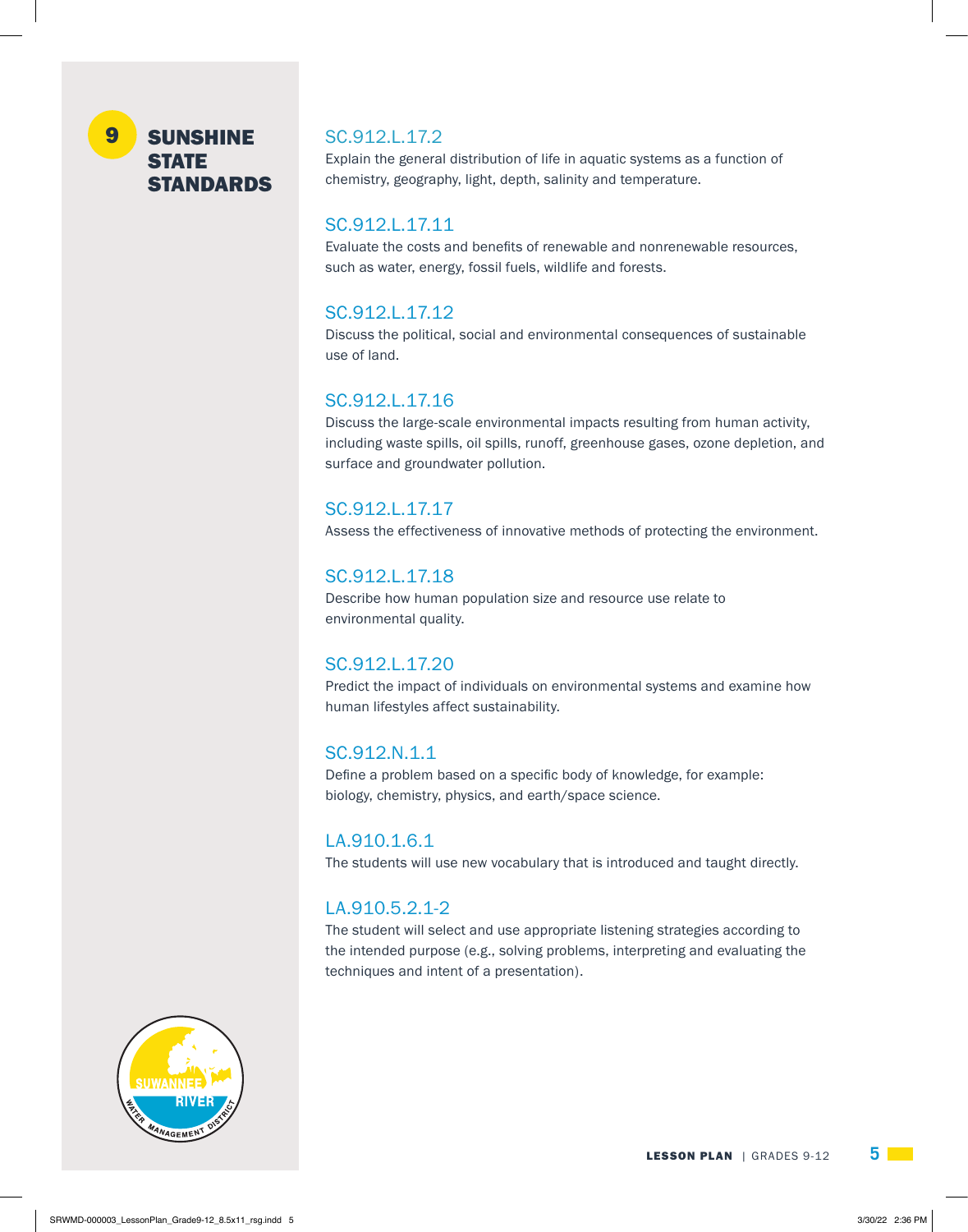LESSON PLANS (SUWANNE)<sup>M</sup> GRADES 9-12



# Wait, What's a Watershed?

# Activities & Resources

| Student Water Quality Lab Experiment- Group Data Sheet  15-17            |
|--------------------------------------------------------------------------|
| Answer Key: Student Water Quality Lab Experiment-Group Data Sheet  18-19 |
|                                                                          |
| Answer Key: Watersheds! Student Vocabulary Worksheet 21                  |

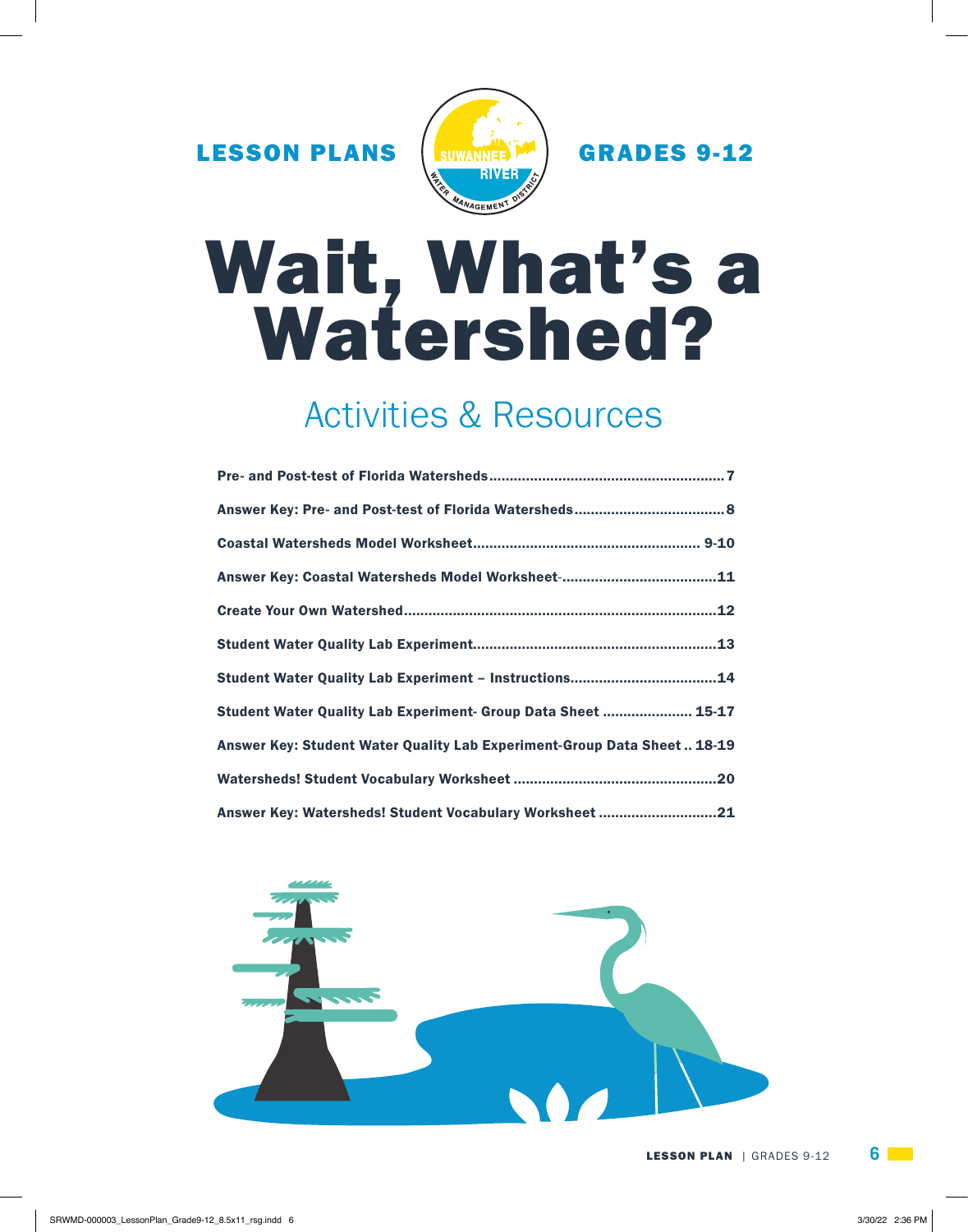# True or False? Pre- and Post-test of Florida Watersheds

|    | <b>Question</b>                                                                                                                      | т | F |
|----|--------------------------------------------------------------------------------------------------------------------------------------|---|---|
| 1  | Excess fertilizer is not a type of pollution because it helps plants grow<br>and stay green.                                         |   |   |
| 2  | A wetland causes flooding and can destroy habitats.                                                                                  |   |   |
| 3  | Houses, businesses, farms, and cars are all things that can be found<br>in a watershed.                                              |   |   |
|    | A watershed is the area of land where water drains from the highest<br>point to the lowest point to reach a water body.              |   |   |
| 5  | Water flows downhill.                                                                                                                |   |   |
| 6  | Berms and containment units are man-made structures that make<br>watersheds worse.                                                   |   |   |
| 7  | Picking up pet waste does not make a difference when it comes to<br>preventing pollution in our waterways.                           |   |   |
|    | Contaminated stormwater runoff does not affect the habitat for fish<br>or oysters.                                                   |   |   |
|    | One thing you can do to help keep our waterways clean is to plant<br>Florida-friendly landscaping.                                   |   |   |
| 10 | Wetlands are natural environmental controls because they are habitats<br>that can take in the pollutants and filter them out for us. |   |   |

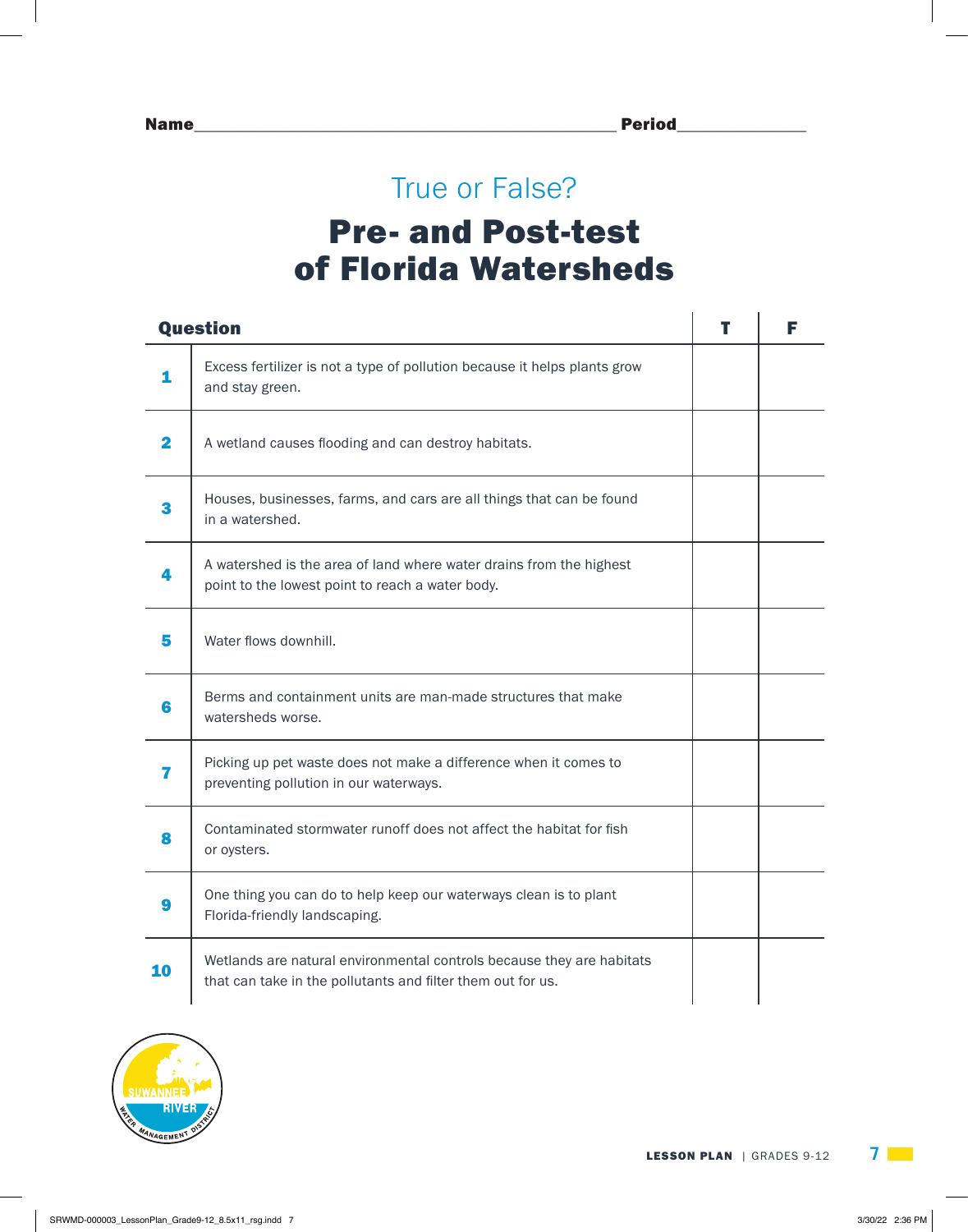

# True or False? Pre- and Post-test of Florida Watersheds

| <b>Question</b> |                                                                                                                                      | т | F |
|-----------------|--------------------------------------------------------------------------------------------------------------------------------------|---|---|
| 1               | Excess fertilizer is not a type of pollution because it helps plants grow<br>and stay green.                                         |   | F |
| 2               | A wetland causes flooding and can destroy habitats.                                                                                  |   |   |
| 3               | Houses, businesses, farms, and cars are all things that can be found<br>in a watershed.                                              | т |   |
|                 | A watershed is the area of land where water drains from the highest<br>point to the lowest point to reach a water body.              | т |   |
| 5               | Water flows downhill.                                                                                                                | T |   |
| 6               | Berms and containment units are man-made structures that make<br>watersheds worse.                                                   |   | F |
| 7               | Picking up pet waste does not make a difference when it comes to<br>preventing pollution in our waterways.                           |   |   |
| 8               | Contaminated stormwater runoff does not affect the habitat for fish<br>or oysters.                                                   |   |   |
| 9               | One thing you can do to help keep our waterways clean is to plant<br>Florida-friendly landscaping.                                   | Т |   |
| 10              | Wetlands are natural environmental controls because they are habitats<br>that can take in the pollutants and filter them out for us. | т |   |

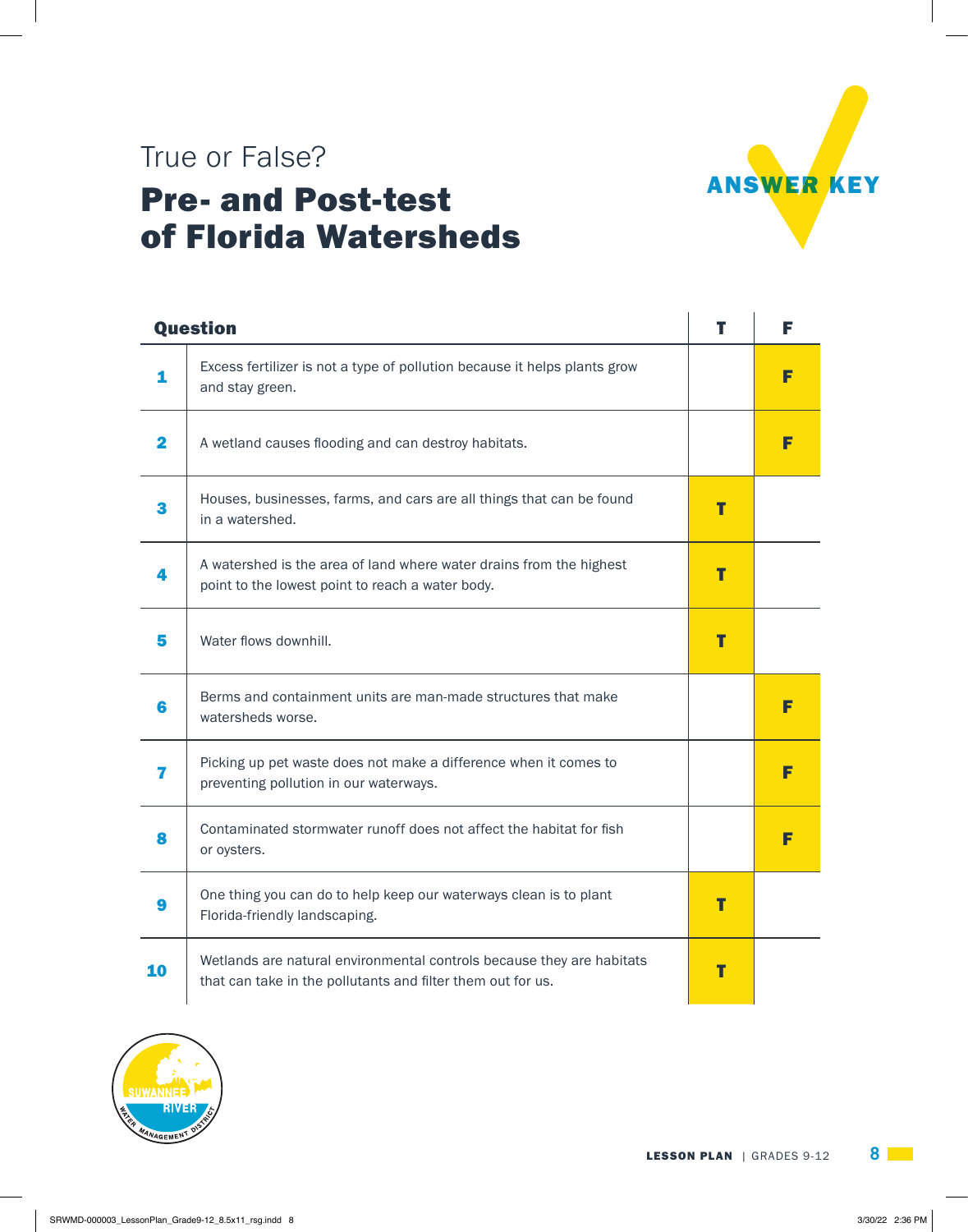# Coastal Watersheds Model Worksheet

\_\_\_\_\_\_\_\_\_\_\_\_\_\_\_\_\_\_\_\_\_\_\_\_\_\_\_\_\_\_\_\_\_\_\_\_\_\_\_\_\_\_\_\_\_\_\_\_\_\_\_\_\_\_\_\_\_\_\_\_\_\_\_\_\_\_\_\_\_\_

\_\_\_\_\_\_\_\_\_\_\_\_\_\_\_\_\_\_\_\_\_\_\_\_\_\_\_\_\_\_\_\_\_\_\_\_\_\_\_\_\_\_\_\_\_\_\_\_\_\_\_\_\_\_\_\_\_\_\_\_\_\_\_\_\_\_\_\_\_\_

\_\_\_\_\_\_\_\_\_\_\_\_\_\_\_\_\_\_\_\_\_\_\_\_\_\_\_\_\_\_\_\_\_\_\_\_\_\_\_\_\_\_\_\_\_\_\_\_\_\_\_\_\_\_\_\_\_\_\_\_\_\_\_\_\_\_\_\_\_\_

\_\_\_\_\_\_\_\_\_\_\_\_\_\_\_\_\_\_\_\_\_\_\_\_\_\_\_\_\_\_\_\_\_\_\_\_\_\_\_\_\_\_\_\_\_\_\_\_\_\_\_\_\_\_\_\_\_\_\_\_\_\_\_\_\_\_\_\_\_\_

\_\_\_\_\_\_\_\_\_\_\_\_\_\_\_\_\_\_\_\_\_\_\_\_\_\_\_\_\_\_\_\_\_\_\_\_\_\_\_\_\_\_\_\_\_\_\_\_\_\_\_\_\_\_\_\_\_\_\_\_\_\_\_\_\_\_\_\_\_\_

\_\_\_\_\_\_\_\_\_\_\_\_\_\_\_\_\_\_\_\_\_\_\_\_\_\_\_\_\_\_\_\_\_\_\_\_\_\_\_\_\_\_\_\_\_\_\_\_\_\_\_\_\_\_\_\_\_\_\_\_\_\_\_\_\_\_\_\_\_\_

\_\_\_\_\_\_\_\_\_\_\_\_\_\_\_\_\_\_\_\_\_\_\_\_\_\_\_\_\_\_\_\_\_\_\_\_\_\_\_\_\_\_\_\_\_\_\_\_\_\_\_\_\_\_\_\_\_\_\_\_\_\_\_\_\_\_\_\_\_\_

\_\_\_\_\_\_\_\_\_\_\_\_\_\_\_\_\_\_\_\_\_\_\_\_\_\_\_\_\_\_\_\_\_\_\_\_\_\_\_\_\_\_\_\_\_\_\_\_\_\_\_\_\_\_\_\_\_\_\_\_\_\_\_\_\_\_\_\_\_\_

- 1. What does a coastal watershed model demonstrate?
- 2. What are some man-made structures you might find in a watershed?
- 3. List some of the sediments and/or contaminants that get washed off the land by rain and into our waterways.
- 4. Water flows\_\_\_\_\_\_\_\_\_\_\_\_\_\_\_\_\_\_\_\_\_\_\_\_\_\_ .
- 5. What are some natural, living things that can be affected by contaminated stormwater runoff?
- 6. What recreational activities might you think twice about after seeing how contaminated the water can get from the watershed demonstration?
- 7. What are two natural things that people can add to watersheds to make things better? How do these things help?

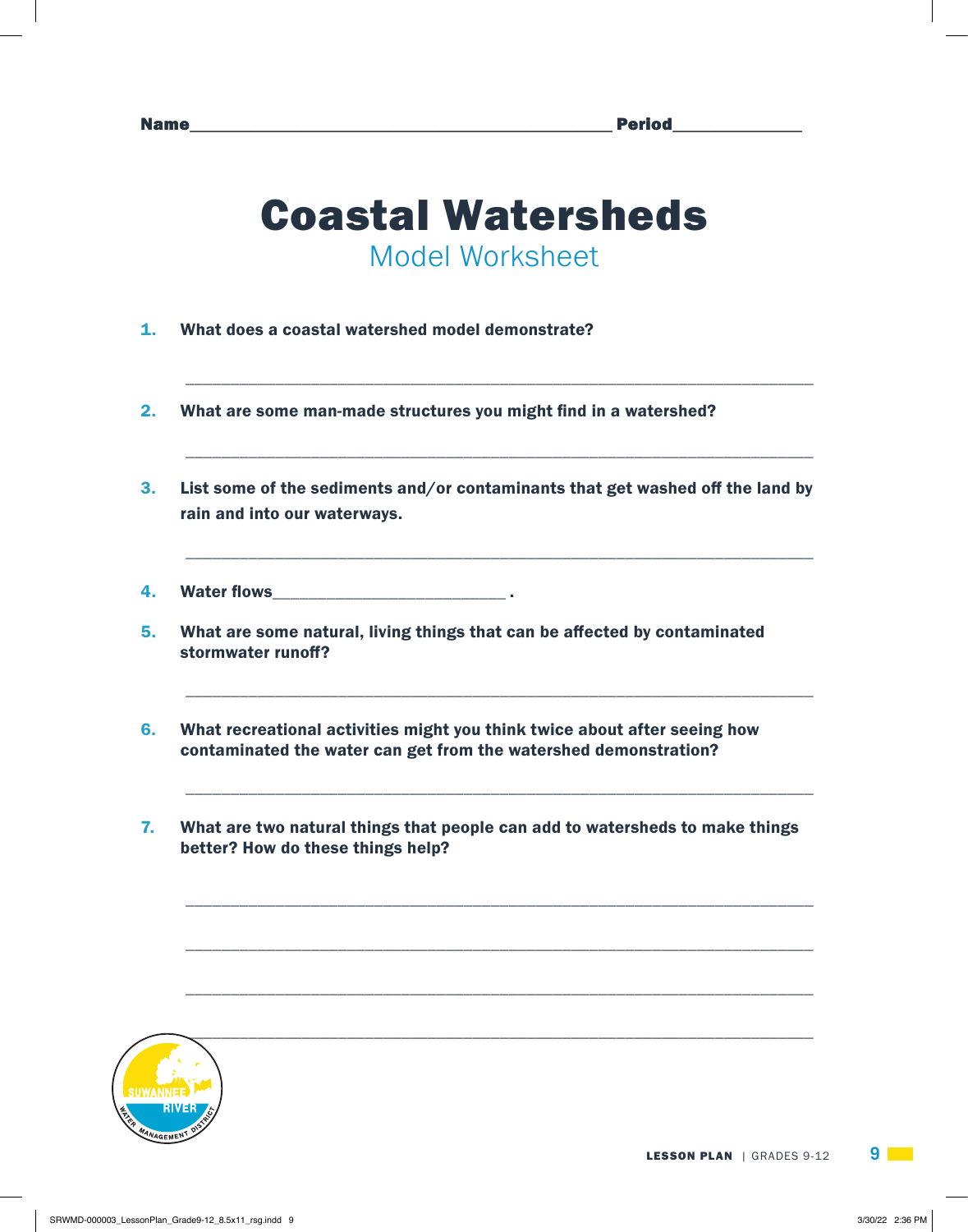# **Worksheet Continued**

# **Coastal Watersheds Model**

8. What are two man-made things that people can add to watersheds to make things better? How do these things help?

9. What are some simple things you can do in your watershed to make sure our waterways stay clean?

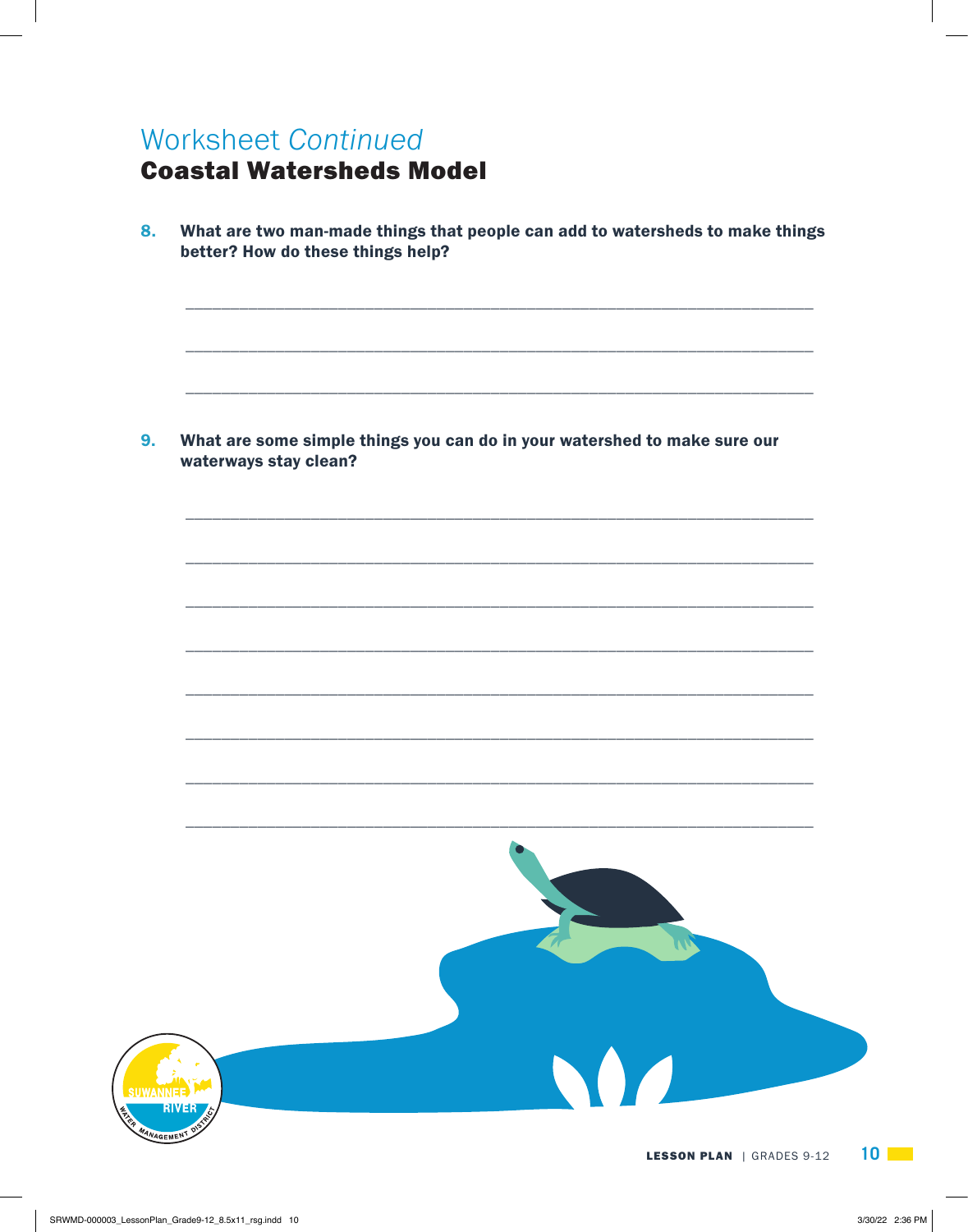# Coastal Watersheds ANSWER KEY



- 1. What does a coastal watershed model demonstrate? It demonstrates how water falls on our land and, eventually, out into our oceans.
- 2. What are some man-made structures you might find in a watershed? Houses, factories, farms, cars, machinery/equipment.
- 3. List some of the sediments and/or contaminants that get washed off the land by rain and into our waterways.

Fertilizer, pesticides, animal waste, oil, litter/debris/trash, bacteria, metals.

- 4. Water flows Downhill.
- 5. What are some natural, living things that can be affected by contaminated stormwater runoff?

Coral reef, oyster beds, fisheries, invertebrates, any aquatic organism with gills, etc.

6. What recreational activities might you think twice about after seeing how contaminated the water can get from the watershed demonstration?

Playing or hunting for sharks' teeth in creeks, fishing, swimming in a lake or at the beach, drinking water from a stream.

7. What are two natural things that people can add to watersheds to make things better? How do these things help?

People can plant native vegetation and preserve and enhance natural wetlands. Wetlands act as natural filters to remove contaminants and trap sediment. They also help reduce the impacts of flooding by acting as a sponge to absorb excess water.

8. What are two man-made things that people can add to watersheds to make things better? How do these things help?

Berms and stormwater ponds. They trap sediment and contaminants so that they do not enter our natural waterways.

9. What are some simple things you can do in your watershed to make sure our waterways stay clean?

Make sure that you always pick up after your pets so their waste doesn't get into our system. Excess nutrients from waste can lead to algal blooms and harm aquatic environments. You can also make sure to use Florida-friendly plants in your garden because they are going to require less fertilizer and fewer pesticides, which means less pollution in our oceans! Florida-friendly plants also create habitat for pollinators that help keep Florida ecosystems healthy.

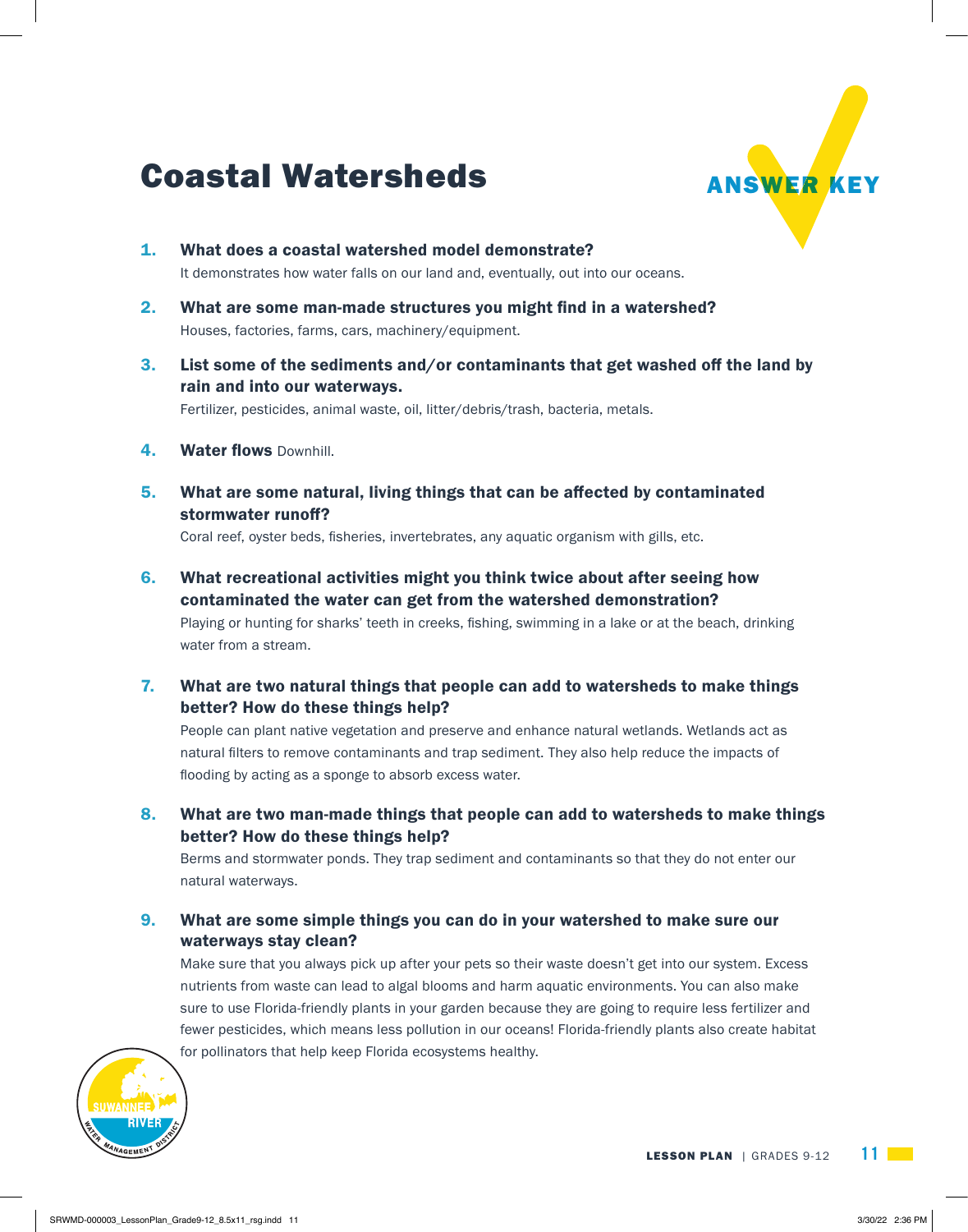| <b>Subjects:</b><br><b>Science</b><br><b>Social Studies</b> | Activity<br><b>Create Your Own</b><br>Watershed                                                                                                                                                                                                                                                                                                                                                                                                                                                                                                                                                                                                                                                 |
|-------------------------------------------------------------|-------------------------------------------------------------------------------------------------------------------------------------------------------------------------------------------------------------------------------------------------------------------------------------------------------------------------------------------------------------------------------------------------------------------------------------------------------------------------------------------------------------------------------------------------------------------------------------------------------------------------------------------------------------------------------------------------|
|                                                             | Now that you know about watersheds, how about making one of<br>your own? Depending on your flair for creativity, you can make your<br>watershed a simple or complex system.                                                                                                                                                                                                                                                                                                                                                                                                                                                                                                                     |
| <b>Materials</b><br>1<br><b>Needed</b>                      | large aluminum cake pan<br>$\circ$<br>several pieces of crumpled paper<br>$\circ$<br>large sheet of aluminum foil<br>O<br>or plastic wrap<br>variety of colored powders<br>O<br>(cocoa, fruit drinks, etc.)<br>clear water<br>O<br>spray bottle<br>$\circ$<br>small model pieces to represent<br>$\circ$<br>homes, trees, cars, farm animals, etc.                                                                                                                                                                                                                                                                                                                                              |
| <b>Activity</b><br>$\overline{\mathbf{2}}$                  | To set up the activity, crumple several pieces of newspaper or other paper. Place<br>1.<br>paper in cake pan to represent different elevation levels of land. Cover the paper<br>with aluminum foil or plastic wrap. Position small model pieces as desired.<br>Use a spray bottle to spray clear water at the highest elevation. Observe results.<br>2.<br>Add small amounts of colored powders to various places to represent different<br>3.<br>types of pollutants. For instance, cocoa powder may represent soil erosion,<br>green fruit drink mix powder may represent fertilizer, etc.<br>Again, use the spray bottle to spray water at the highest elevation.<br>4.<br>Observe results. |
| <b>Discussion</b><br>3                                      | What happened the first time you sprayed clear water in your watershed model?<br>1.<br>What happened to the pollutants when you sprayed water again?<br>2.<br>What could be done to reduce the amount of pollutants affecting your watershed?<br>З.<br>How does your watershed compare with watershed models made by<br>4.<br>other classmates?                                                                                                                                                                                                                                                                                                                                                 |
| <b>Learning</b><br>4<br><b>Goals</b>                        | To teach the function of watersheds<br>><br>To stimulate thought about the role watersheds play<br>><br>in the world<br>$12 \Box$<br><b>LESSON PLAN</b>   GRADES 9-12                                                                                                                                                                                                                                                                                                                                                                                                                                                                                                                           |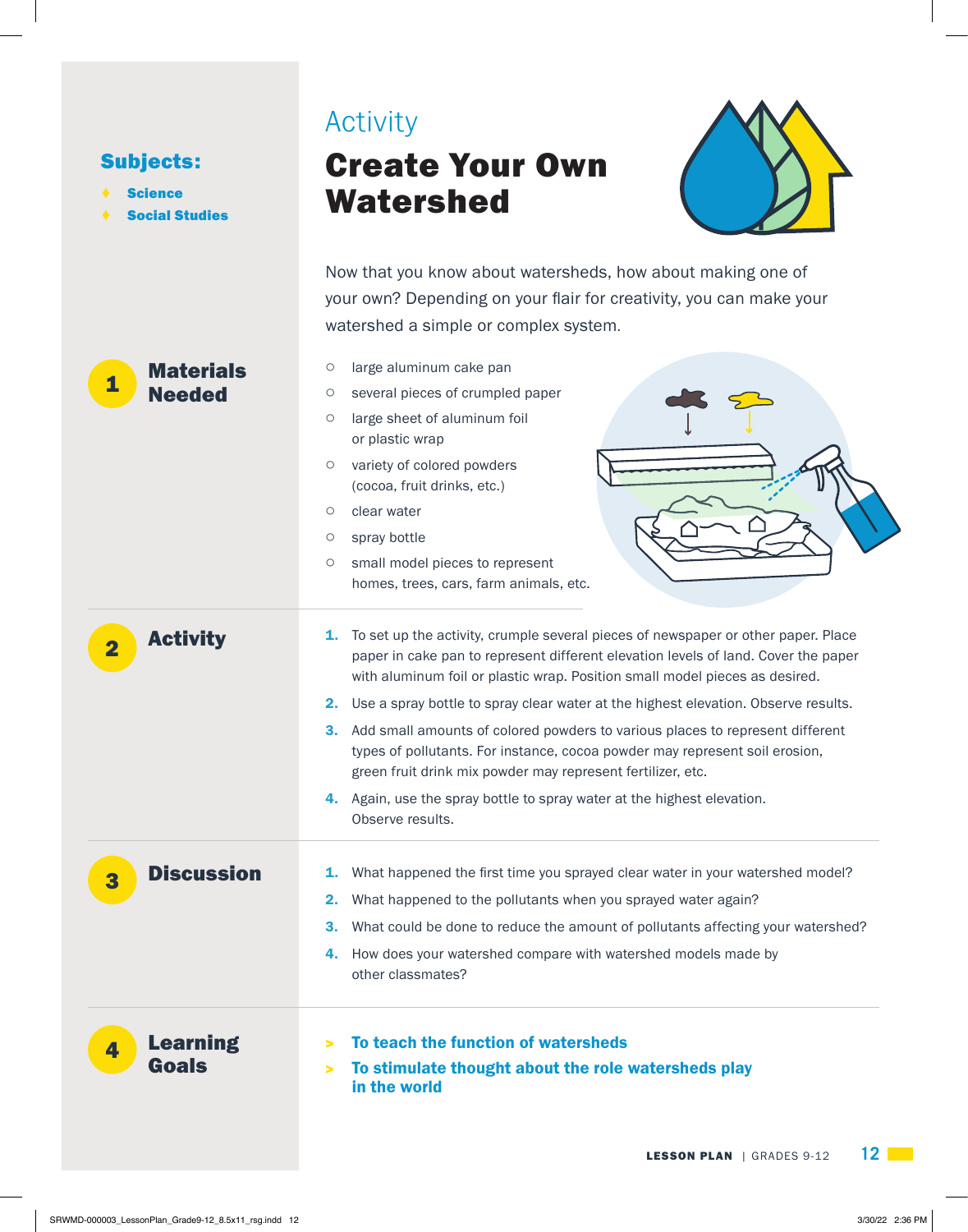# Materials & Lab Set Up Student Water Quality Lab Experiment



| <b>Materials</b><br>1<br><b>Needed</b>                   | one test kit per group<br>O<br>two clear plastic cups per group<br>O<br>labeled sample #1 and sample #2<br>1<br>$\overline{\mathbf{2}}$<br>paper towels<br>$\circ$                                                                                                                                                                                                                                                                                                                                     |
|----------------------------------------------------------|--------------------------------------------------------------------------------------------------------------------------------------------------------------------------------------------------------------------------------------------------------------------------------------------------------------------------------------------------------------------------------------------------------------------------------------------------------------------------------------------------------|
| <b>Order the</b><br>$\overline{\mathbf{2}}$<br>test kits | щ<br>Order water quality test kits for pH,<br>m<br><del>.</del><br>nitrates, and phosphates, like the example<br>Test<br>found here.<br>Kit                                                                                                                                                                                                                                                                                                                                                            |
| <b>Before</b><br>3<br>conducting<br>the lab              | Collect two water samples.<br>Suggested water sources are a fish tank or small pond (one with lots of algae) and a<br>cleaner source such as a faucet. If a source with algae isn't available, add fish food to<br>one sample and set in sun for a few hours or leave on a counter overnight.<br>Using two different samples will ensure that students can<br>understand the quality of water in different sources.<br><b>Comparing differences in the samples is part of the</b><br>learning process. |
| <b>Lab Set Up</b><br>4                                   | Divide students into groups of five. At each group, label two plastic cups,<br>$\bullet$<br>sample #1 (Fish Tank) and sample #2 (Faucet).<br>At each group, place the instruction sheet (in a protective sleeve),<br>$\bullet$<br>the lab guides and paper towels for cleanup.<br>*Follow kit instructions to complete the water quality testing.<br>* Specific lab instructions and materials needed will vary based on water<br>quality lab kit acquired.                                            |
|                                                          | 13<br><b>LESSON PLAN</b>   GRADES 9-12                                                                                                                                                                                                                                                                                                                                                                                                                                                                 |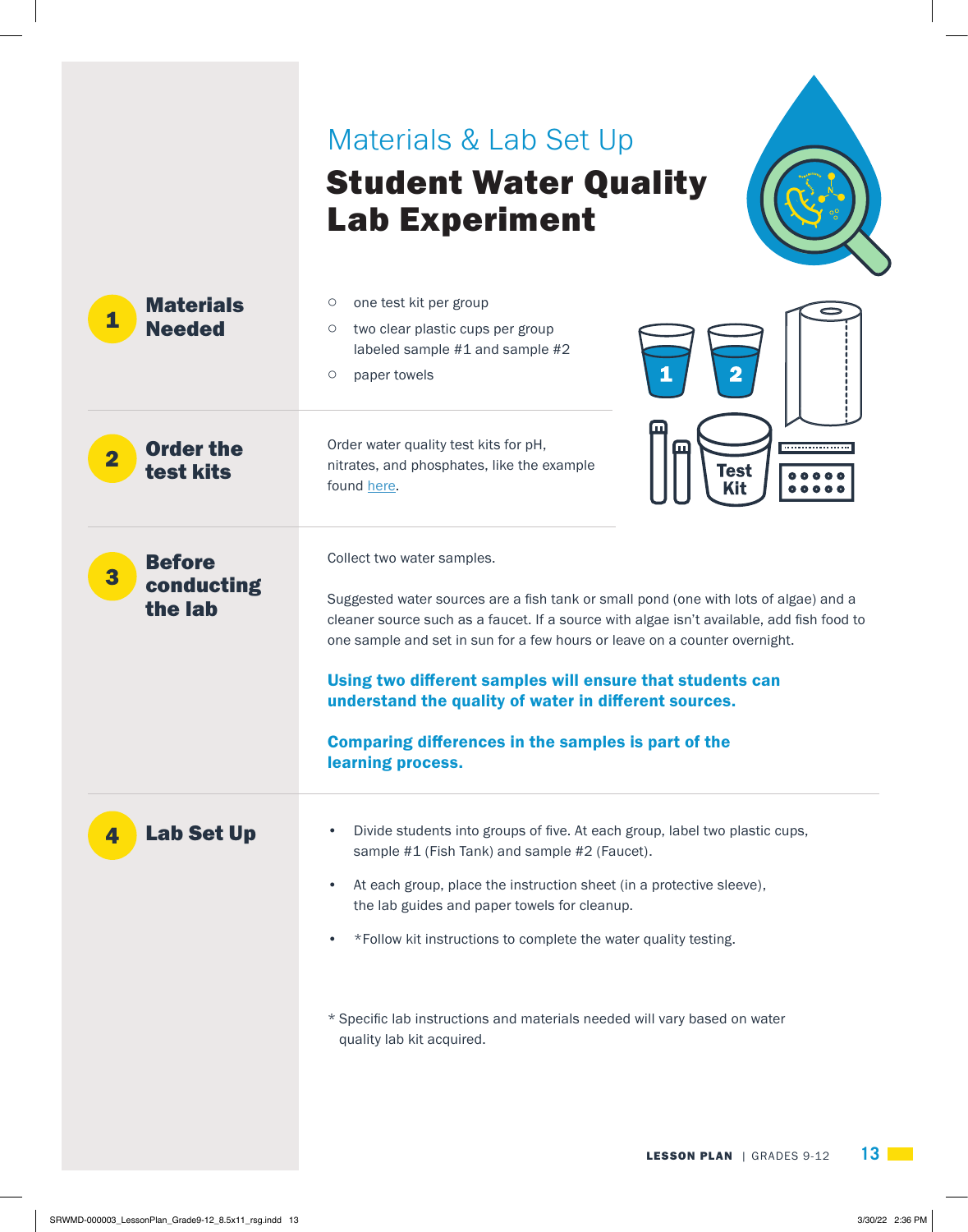*Please note: Each group has only* **INSTRUCTIONS** *enough tablets to test each water sample one time. Carefully read the directions before starting the lab. Each team member has a group role explained on the group data sheet.*

# 1. The supply coordinator prepares all materials for the water tech. **2.** Fill a test tube to the 5mL mark with a sample of water from cup labeled sample #1. **3.** Add one nitrate tablet, put cap on tube and invert the tube until the tablet has mostly disintegrated. Let the inverted sample sit for five minutes. 4. While waiting for the nitrate sample to sit, start the phosphate test (see instructions in next row). **5.** After the nitrate sample sits for five minutes, compare the color of the water to the color chart provided. **6.** Record the levels. **1.** While the nitrate test is in process, take another sample of water from cup labeled sample #1. Fill another test tube to the 10mL mark. 2. Slip the tube into the foil sleeve given to protect it from light. **3.** Add one phosphate tablet, put cap on tube and invert it until the tablet has mostly disintegrated. Let the inverted sample sit for five minutes. 4. While waiting for the phosphate sample to sit, start the pH test (see instructions in next row). **5.** After the phosphate sample sits for five minutes, compare the color of the water to the color chart provided. **6.** Record the level. Use "0" to indicate clear. **1.** While the other tests are in process, take a third sample of water from cup labeled sample #1. Fill a test tube to the 10mL mark. **2.** Add one pH tablet, put cap on the tube and invert it until the tablet has mostly disintegrated. Let the inverted sample sit for five minutes, compare the color of the water to the color chart provided. **3.** Record the level. Use "0" to indicate clear. 4. After the pH test is completed, read and record test results in your data collection chart. Nitrates Phosphates pH > Once all data have been recorded for the first water sample, the supply coordinator should thoroughly wash the test tubes and prepare to repeat the lab for the second water sample. 1 2 3

Student Water Quality

Lab Experiment

**LESSON PLAN** | GRADES 9-12 **14**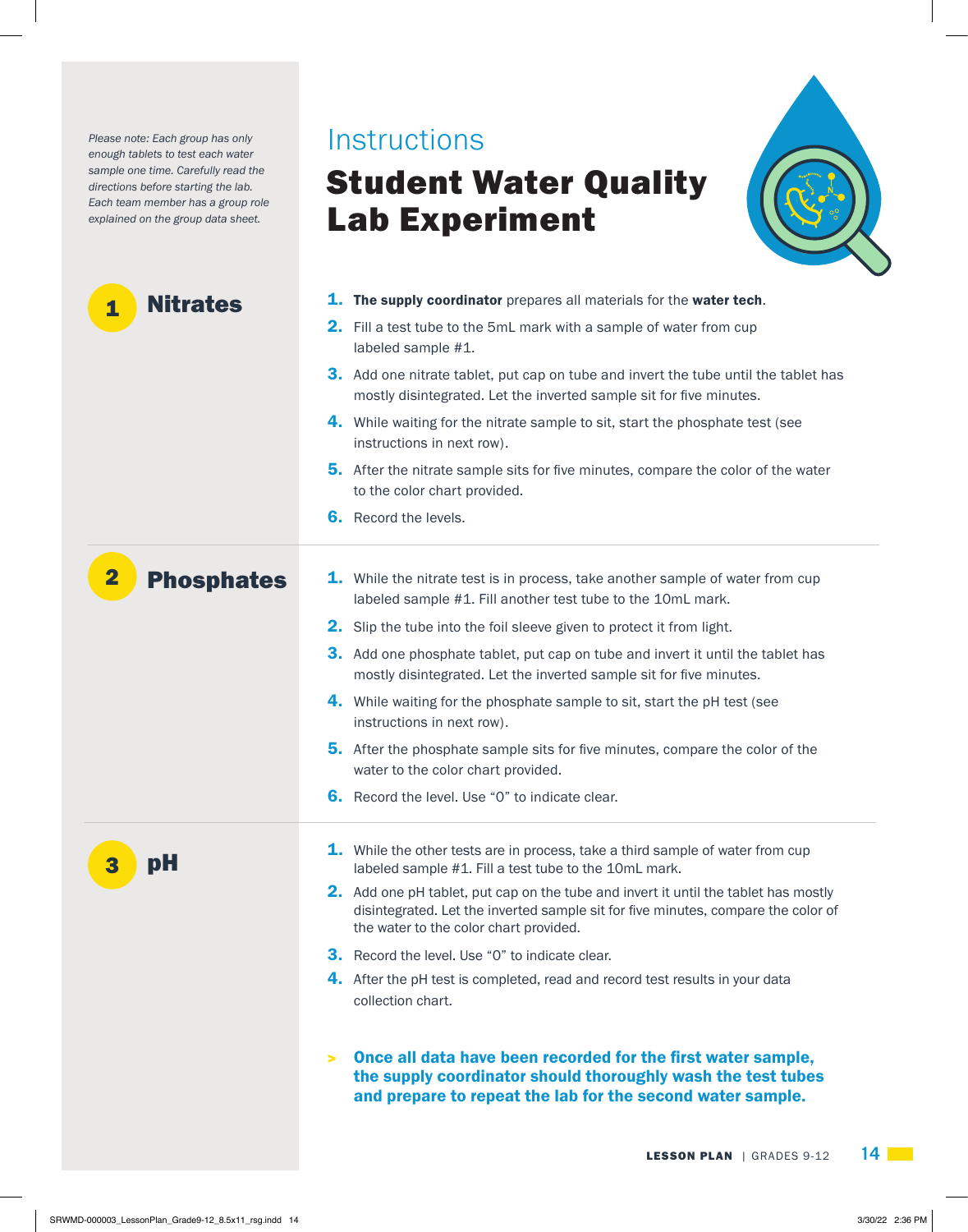# Group Data Sheet Student Water Quality Lab Experiment

### > Specific lab instructions and materials needed will vary based on water quality lab kit acquired.

| <b>Supply Coordinator</b> | Checks all materials and coordinates     |
|---------------------------|------------------------------------------|
|                           | the group to help clean up               |
| <b>Water Tech</b>         | Takes the samples of water and initiates |
|                           | the tests                                |
| Data Tech                 | Reads and records data for tests         |
| <b>Director</b>           | Reads directions to group out loud       |



| <b>Test</b> | <b>Sample Cup 1</b> | <b>Sample Cup 2</b> |
|-------------|---------------------|---------------------|
| Nitrate     |                     |                     |
| Phosphate   |                     |                     |
| pH          |                     |                     |

1. Name three local places where people swim or fish. What clues indicate that the water quality at those sites may or may not be healthy?

\_\_\_\_\_\_\_\_\_\_\_\_\_\_\_\_\_\_\_\_\_\_\_\_\_\_\_\_\_\_\_\_\_\_\_\_\_\_\_\_\_\_\_\_\_\_\_\_\_\_\_\_\_\_\_\_\_\_\_\_\_\_\_\_\_\_\_\_\_\_

\_\_\_\_\_\_\_\_\_\_\_\_\_\_\_\_\_\_\_\_\_\_\_\_\_\_\_\_\_\_\_\_\_\_\_\_\_\_\_\_\_\_\_\_\_\_\_\_\_\_\_\_\_\_\_\_\_\_\_\_\_\_\_\_\_\_\_\_\_\_

\_\_\_\_\_\_\_\_\_\_\_\_\_\_\_\_\_\_\_\_\_\_\_\_\_\_\_\_\_\_\_\_\_\_\_\_\_\_\_\_\_\_\_\_\_\_\_\_\_\_\_\_\_\_\_\_\_\_\_\_\_\_\_\_\_\_\_\_\_\_

\_\_\_\_\_\_\_\_\_\_\_\_\_\_\_\_\_\_\_\_\_\_\_\_\_\_\_\_\_\_\_\_\_\_\_\_\_\_\_\_\_\_\_\_\_\_\_\_\_\_\_\_\_\_\_\_\_\_\_\_\_\_\_\_\_\_\_\_\_\_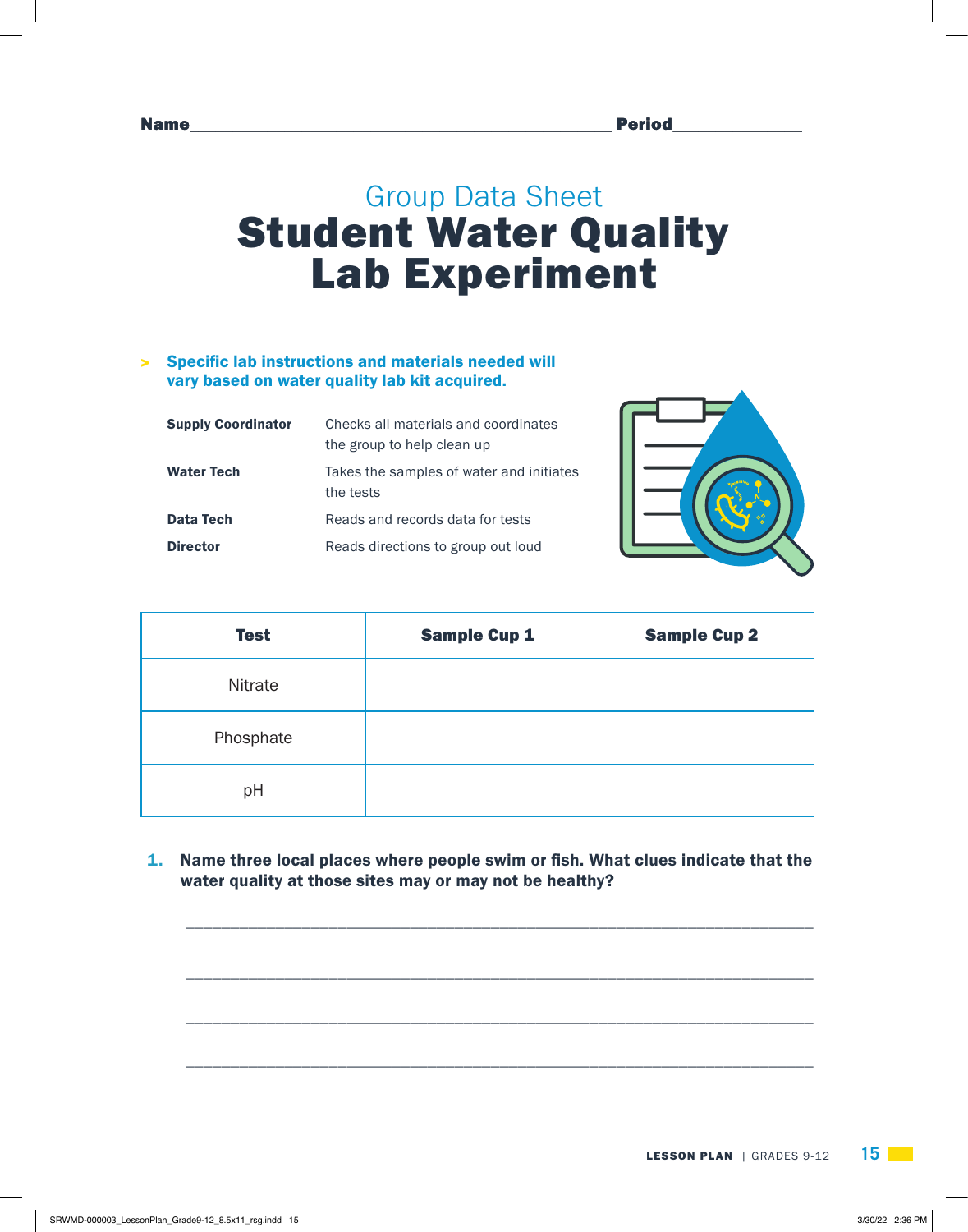| <b>Group Data Sheet Continued</b><br><b>Student Water Quality Lab Experiment</b>                                                                  |
|---------------------------------------------------------------------------------------------------------------------------------------------------|
| Looking at the data, compare the two samples. In which sample was the nitrate<br>level higher? What things may cause nitrate levels to be higher? |
| Which sample had the highest phosphate level? What may cause phosphate<br>levels to be higher?                                                    |
| In which sample was the pH level higher? What may cause pH levels to be higher?                                                                   |
| After performing the water tests, what concerns do you have about water quality?                                                                  |
| Why is water quality important?                                                                                                                   |
|                                                                                                                                                   |

 $\mathbb{R}$ 

 $\overline{\phantom{a}}$ 

 $\mathbf{I}$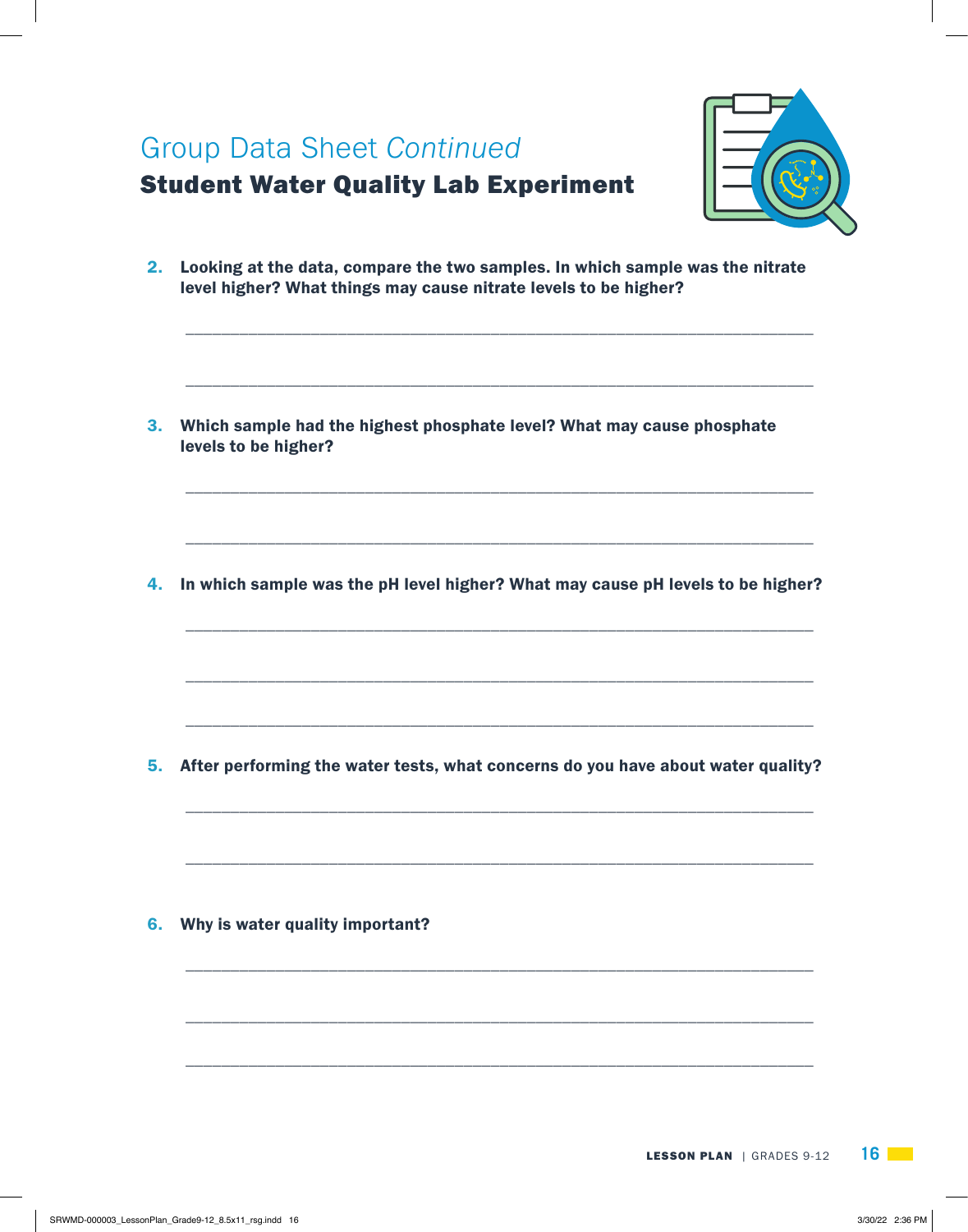|    | <b>Group Data Sheet Continued</b><br><b>Student Water Quality Lab Experiment</b>                                              |
|----|-------------------------------------------------------------------------------------------------------------------------------|
|    | 7. What is a potential impact of poor water quality?                                                                          |
|    | 8. Name two human actions that negatively affect water quality.                                                               |
|    |                                                                                                                               |
| 9. | Name two human actions that help protect water quality.                                                                       |
|    |                                                                                                                               |
|    | 10. If nitrate levels are too high, how do you think the pH levels may be affected?<br>How will the aquatic life be affected? |
|    |                                                                                                                               |
|    |                                                                                                                               |

 $\mathbb{R}$ 

 $\overline{\phantom{a}}$ 

 $\mathbf{I}$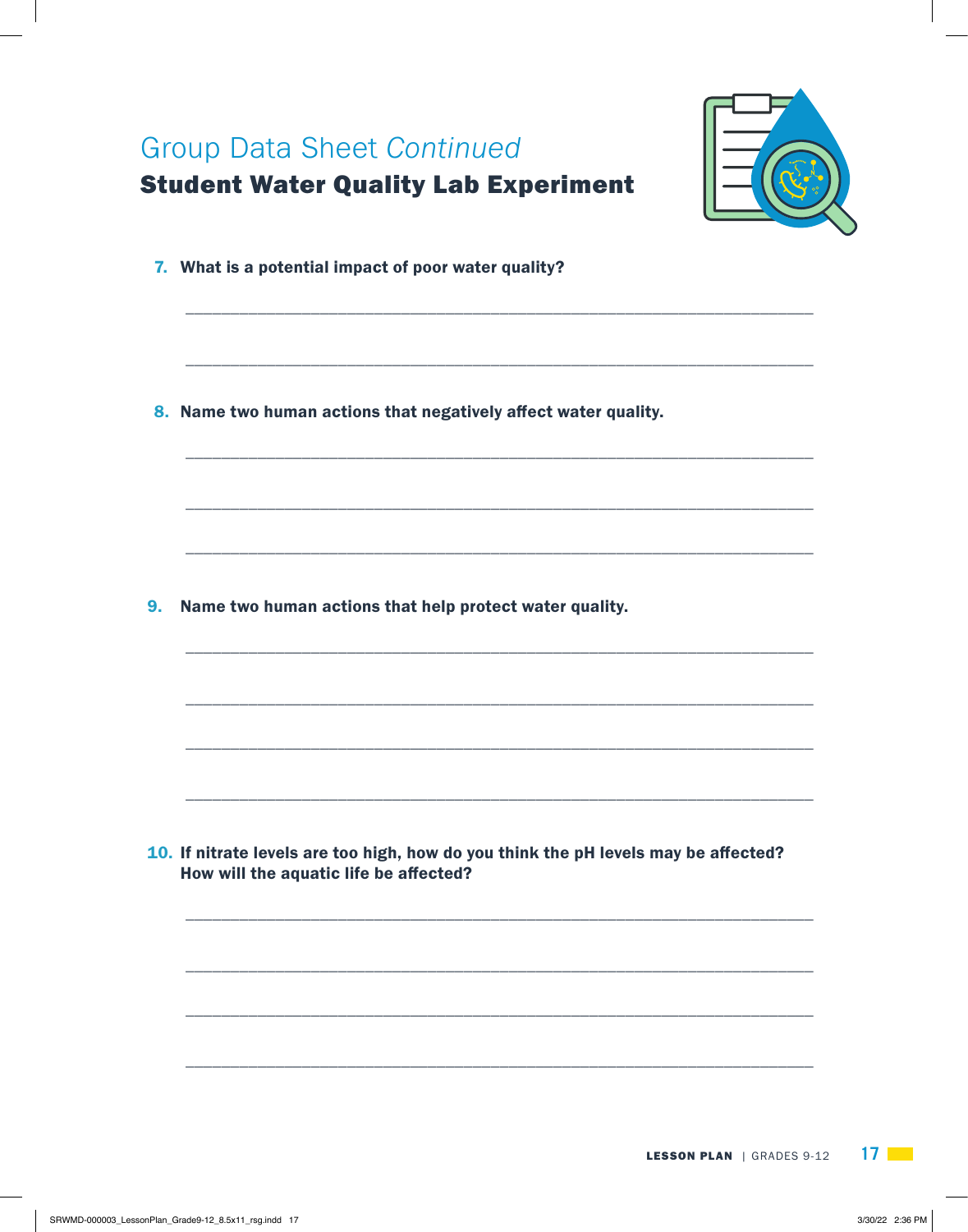# Group Data Sheet Student Water Quality Lab Experiment



1. Name three local places where people swim or fish. What clues indicate that the water quality at these sites may or may not be healthy?

Some answers may include freshwater or saltwater ecosystems. The clues that may indicate good/ poor water quality are the number of living things, amount of algae or sediments, how clear the water appears or the color of the water, the presence or absence of diverse groupings of plants and animals, the nearby land activities such as factories or farmlands, etc.

2. Looking at the data, compare the two samples. In which sample was the nitrate level higher?

Answers will vary. High levels of nitrogen can occur where there is animal waste, leaky septic systems, and overfertilized agricultural runoff.

3. Which sample had the highest phosphate level? What may cause phosphate levels to be higher?

Answers will vary. Phosphorus levels may be higher due to non-point source pollution such as leaky septic tanks, excess fertilizer, and stormwater runoff. Point-source pollution such as industrial waste may also increase phosphorus levels. It is important to note that phosphorus levels can also be naturally elevated in some water bodies, due to underlying soils and geology.

4. In which sample was the pH level higher? What may cause pH levels to be higher?

Answers will vary. pH levels are affected by the time of day the water sample was taken. pH levels increase throughout the day as the sun causes an increase in photosynthesis. Photosynthesis produces oxygen and increases the pH as CO2 (carbon dioxide) is consumed by plants. A second factor affecting pH levels is CO (carbon monoxide) released from vehicles, manufacturing plants and other sources eventually becomes CO2 and enters surface waters as rain. The presence of excess fertilizers can also increase the pH of surface waters.

#### 5. After performing the water tests, what concerns do you have about water quality?

Answers may include concerns about the amount of nutrients in the water they swim in or drink from because of risks to their health. They may include concerns about things that live in the water from which the sample came.

#### 6. Why is water quality important?

The quality of water is important because we have a limited amount on Earth that we can use, and if it is not protected, our health could be at risk. Water quality is important for a balanced aquatic ecosystem and the connecting ecosystems.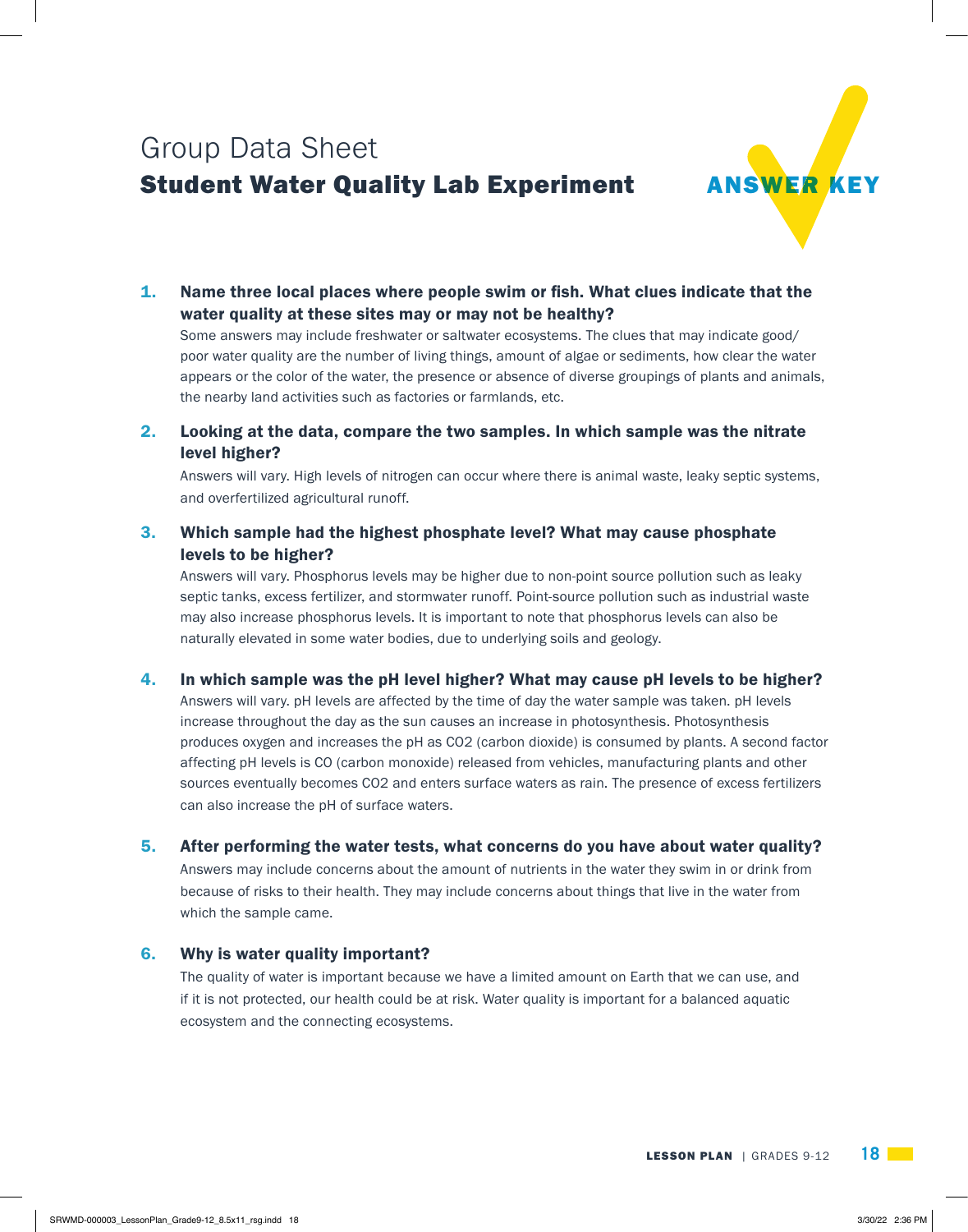# Group Data Sheet **Student Water Quality Lab Experiment**



## 7. What is a potential impact of poor water quality?

Some impacts may include spread of disease, lack of sanitation or clean drinking water, reduced sustainability of fish and other aquatic life, limited use of water for fresh food from farmlands, and fewer recreational opportunities for swimming and fishing at Florida beaches, rivers, and springs.

#### 8. Name two human actions that negatively affect water quality.

Some answers may include overusing pesticides, herbicides, and fertilizers; littering; dumping oil or chemicals on the ground/water; wasting water or water depletion; leaking septic tanks; or recreational activities such as boating; destruction of wetlands and natural habitat; air pollution from industrial operations.

#### 9. Name two human actions that help protect water quality.

Community involvement, education, water conservation awareness and practice, water quality monitoring, landscape management, controlling and treating stormwater runoff with landscaped stormwater ponds, etc.

## 10. If nitrate levels are too high, how do you think the  $pH$  levels may be affected? How will the aquatic life be affected?

pH levels can both increase in the daytime and decrease at night if the nutrient levels are too high, thereby promoting algal blooms. In this scenario, aquatic life may not be supported and would not likely thrive. Most aquatic organisms function at the optimal range of 6.5 to 8.5 pH. For example, fish eggs, and clam and mussel shell formation are impaired if the water is too acidic. Additionally, plant and algae composition will change with pH, affecting all the organisms that would feed or live on them.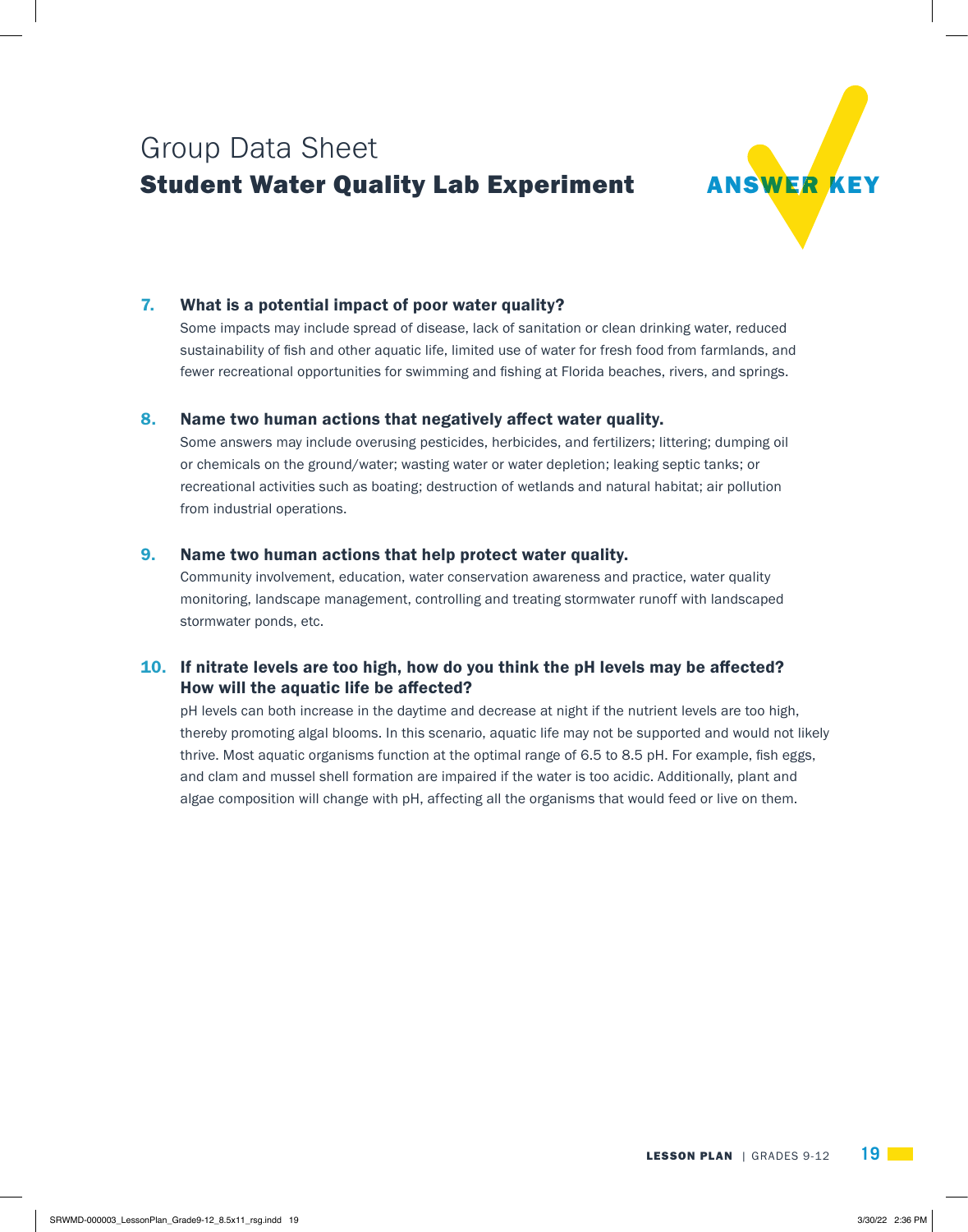# Watersheds!

# Student Vocabulary Worksheet

| <b>Vocabulary word</b>            | What you already know about<br>this word | What new things/ideas you<br>found out about this word |
|-----------------------------------|------------------------------------------|--------------------------------------------------------|
| Watershed                         |                                          |                                                        |
| Evaporation                       |                                          |                                                        |
| Transpiration                     |                                          |                                                        |
| Topography                        |                                          |                                                        |
| Drainage Divide                   |                                          |                                                        |
| Hydrological Unit Codes<br>(HUCs) |                                          |                                                        |
| Precipitation                     |                                          |                                                        |
| Runoff                            |                                          |                                                        |
| Hydrographs                       |                                          |                                                        |

**LESSON PLAN** | GRADES 9-12 **20**